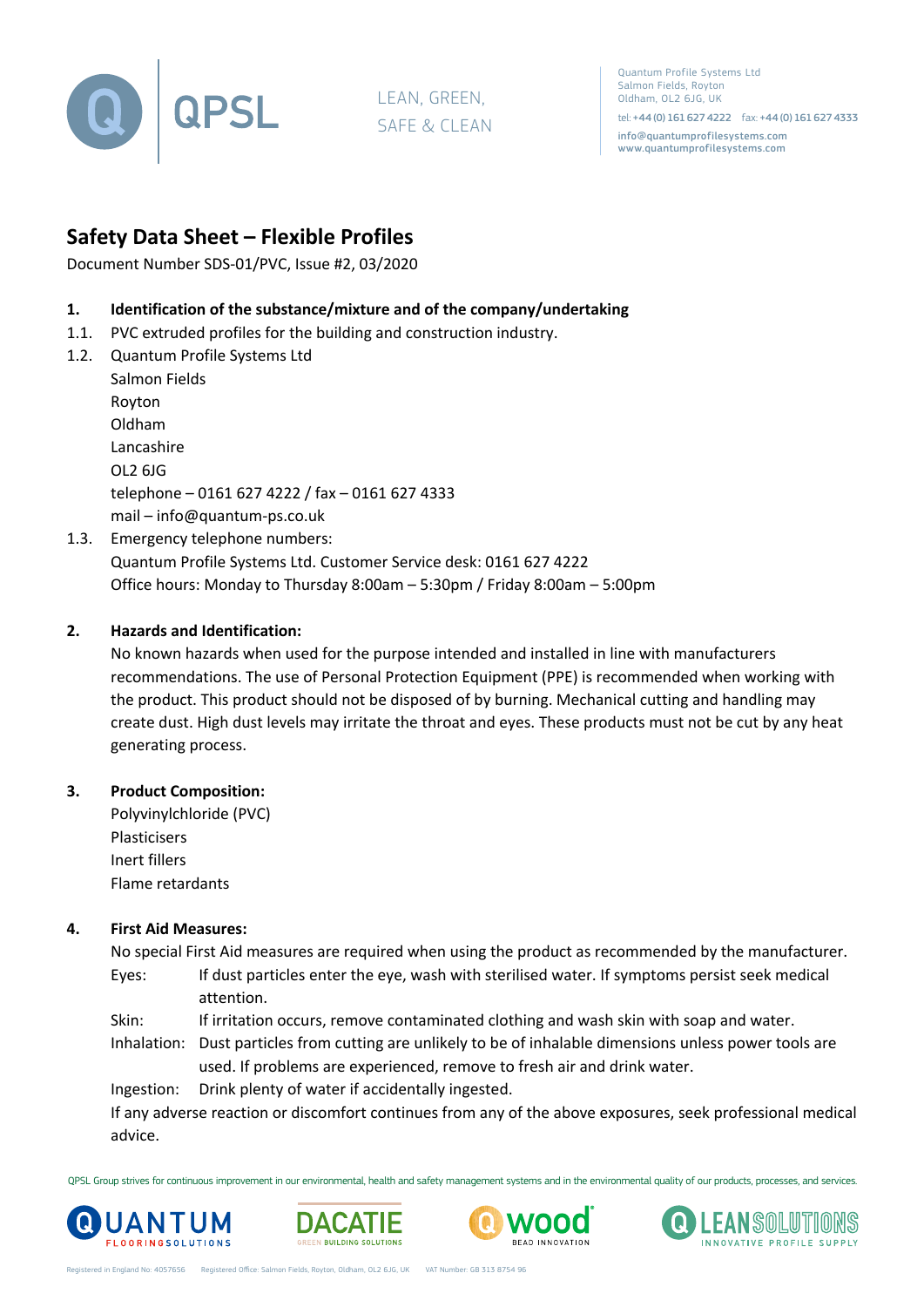

# **5. Fire Fighting:**

Normal fire fighting procedures should be followed. Use breathing apparatus and in the case of a major fire wear acid resistant clothing.

# **6. Accidental Release Measures**

The PVC profile is in solid form and poses no hazard. See section 8 for recommended personal protection measures. See 13 for disposal considerations.

#### **7. Handling and Storage:**

Store in dry conditions away from sources of heat. When cutting product with power tools, provide adequate localised dust extraction and respiratory and eye protection as specified in section 8.

# **8. Exposure Controls/ Personal Protective Equipment**

Whilst there are no Exposure limits associated with the product the use of PPE is recommended when cutting and securing the product

Respiratory protection: No MEL applicable but if dust is generated it is recommended that a disposable face mask complying with BS EN 149 type FFP1 or FFP2 is used to improve comfort.

Eye protection: When cutting or processing with power tools, eye protection complying with BS EN 166 should be worn.

#### **9. Physical and Chemical Properties:**

| Appearance: | Flexible article                                          |
|-------------|-----------------------------------------------------------|
| Colour:     | Various                                                   |
| Odour:      | Slight odour                                              |
| Solubility: | Insoluble in water                                        |
|             | Decomposition: Will decompose at temperatures above 150°C |

#### **10. Stability and Reactivity**

Stable in normal use. Avoid contact with acids and oxidising agents at temperatures above 60°C Avoid contact with Acetal Resin. If thermal decomposition of the product occurs hydrogen chloride gas will be released.

#### **11. Toxicology**

No known toxic effects.

#### **12. Ecological Information**

PVC is considered to be ecologically benign. PVC does not readily decompose when weathered or exposed to micro-organisms.